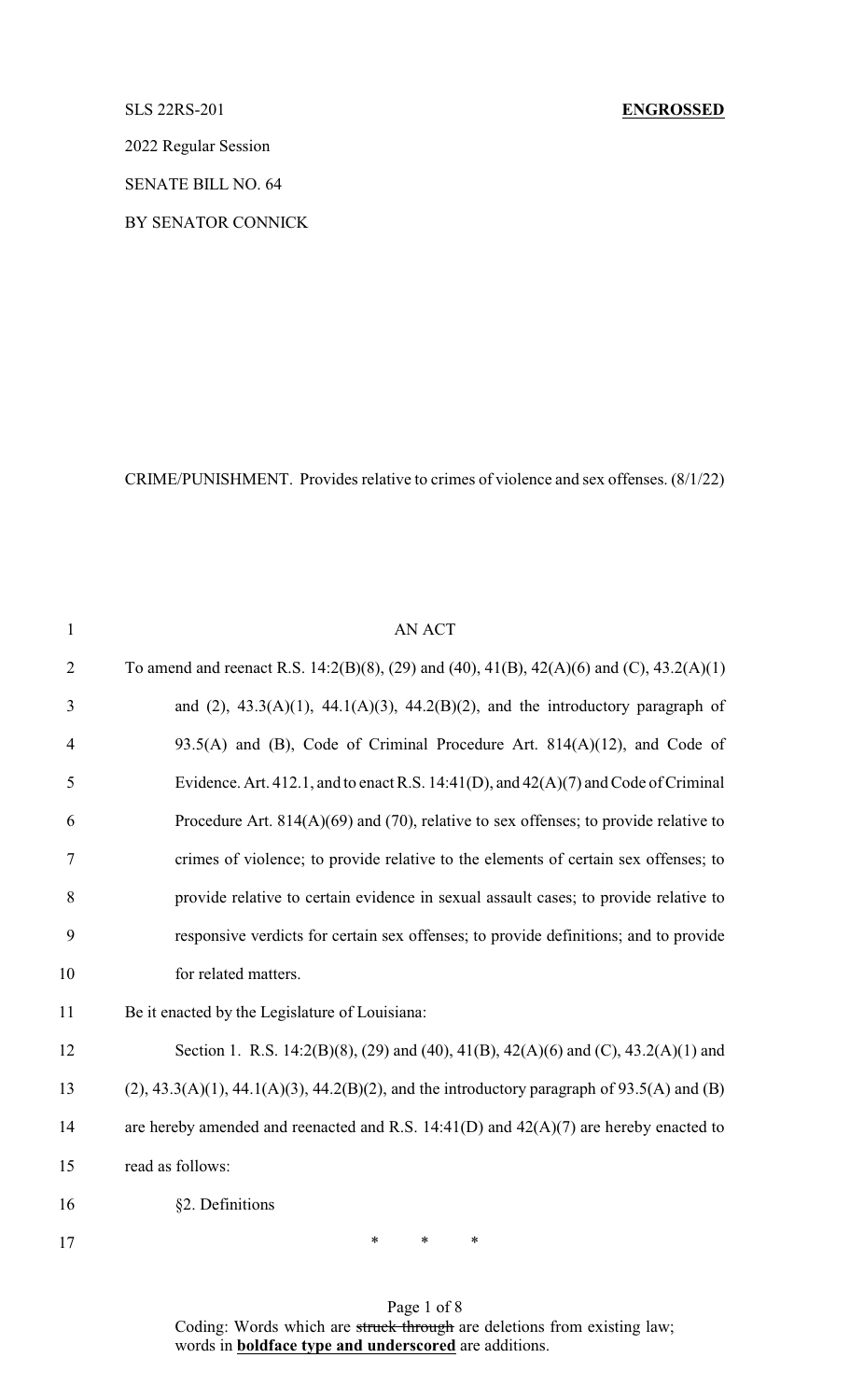## SB NO. 64 SLS 22RS-201 **ENGROSSED**

| $\mathbf{1}$   | B. In this Code, "crime of violence" means an offense that has, as an element,      |  |  |
|----------------|-------------------------------------------------------------------------------------|--|--|
| $\overline{2}$ | the use, attempted use, or threatened use of physical force against the person or   |  |  |
| 3              | property of another, and that, by its very nature, involves a substantial risk that |  |  |
| $\overline{4}$ | physical force against the person or property of another may be used in the course  |  |  |
| 5              | of committing the offense or an offense that involves the possession or use of a    |  |  |
| 6              | dangerous weapon. The following enumerated offenses and attempts to commit any      |  |  |
| 7              | of them are included as "crimes of violence":                                       |  |  |
| 8              | *<br>$\ast$<br>∗                                                                    |  |  |
| 9              | (8) Repealed by Acts $2017$ , No. $281$ , $\S3$ , eff. August 1, $2017$ Aggravated  |  |  |
| 10             | kidnapping of a child.                                                              |  |  |
| 11             | $\ast$<br>$*$<br>∗                                                                  |  |  |
| 12             | $(29)$ Repealed by Acts 2017, No. 281, §3, eff. August 1, 2017 Molestation          |  |  |
| 13             | of a juvenile or a person with a physical or mental disability.                     |  |  |
| 14             | *<br>$\ast$<br>∗                                                                    |  |  |
| 15             | $(40)$ Repealed by Acts 2014, No. 602, $\S7$ , eff. June 12, 2014 Sexual battery    |  |  |
| 16             | of persons with infirmities.                                                        |  |  |
| 17             | ∗<br>$\ast$ and $\ast$<br>∗                                                         |  |  |
| 18             | §41. Rape; defined                                                                  |  |  |
| 19             | $\ast$<br>$\ast$<br>$\ast$                                                          |  |  |
| 20             | B. Emission is not necessary, and any sexual penetration, when the rape             |  |  |
| 21             | involves vaginal or anal intercourse, whether the penetration is accomplished       |  |  |
| 22             | using the genitals of the offender or using any instrumentality and however         |  |  |
| 23             | slight, is sufficient to complete the crime.                                        |  |  |
| 24             | $\ast$<br>$\ast$<br>∗                                                               |  |  |
| 25             | D. For purposes of this Subpart, "anal sexual intercourse" and "vaginal             |  |  |
| 26             | sexual intercourse" mean the intentional engaging in any of the following acts      |  |  |
| 27             | with another person:                                                                |  |  |
| 28             | (1) The penetration of the victim's anus or vagina by the offender using            |  |  |
| 29             | the genitals of the offender.                                                       |  |  |
|                |                                                                                     |  |  |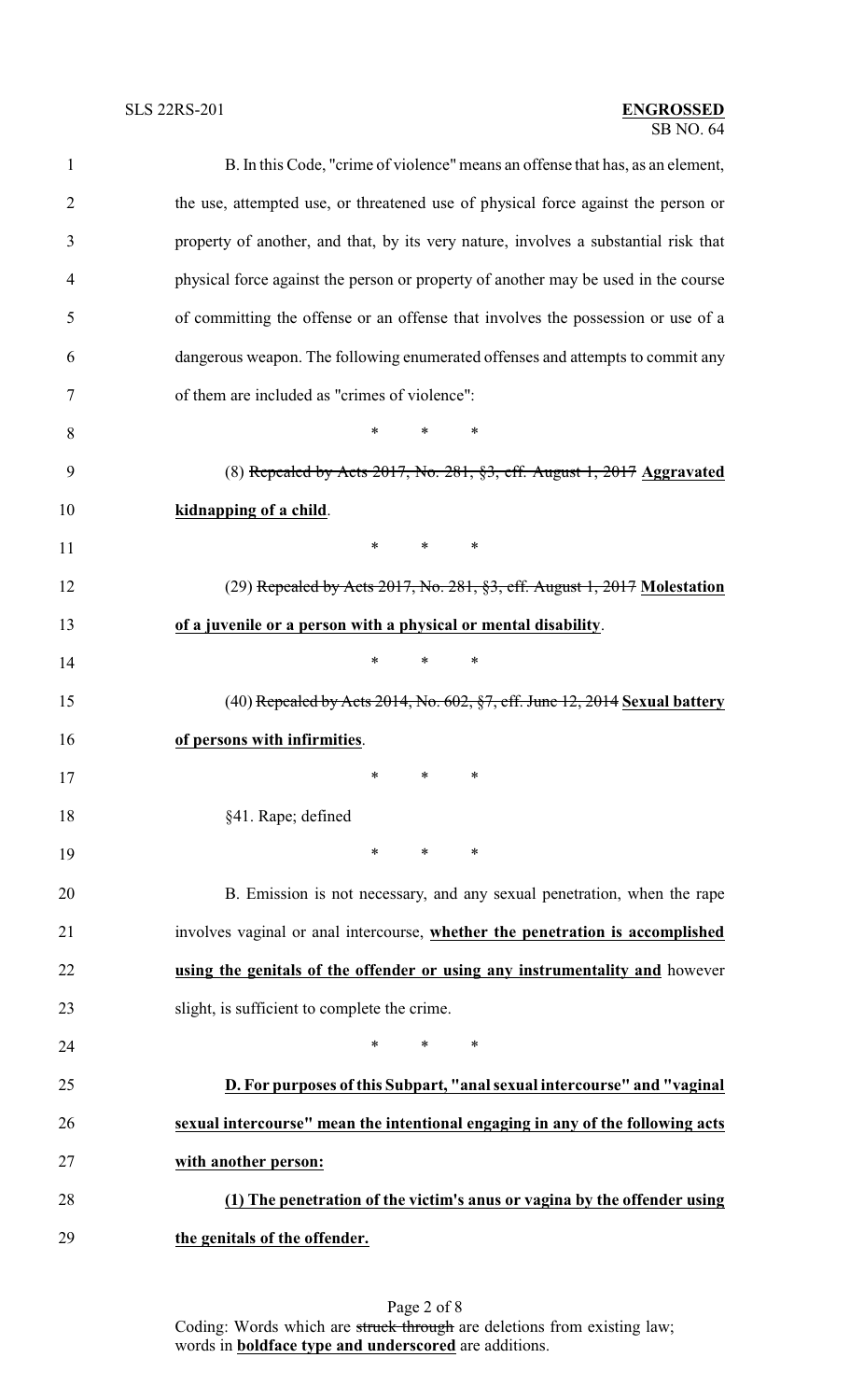| $\mathbf{1}$   | (2) The penetration of the victim's anus or vagina by the offender using                |
|----------------|-----------------------------------------------------------------------------------------|
| $\overline{2}$ | any instrumentality, except that normal medical treatment or normal sanitary            |
| 3              | care shall not be construed as sexual intercourse under the provisions of this          |
| $\overline{4}$ | Section.                                                                                |
| 5              | *<br>$\ast$<br>$\ast$                                                                   |
| 6              | §42. First degree rape                                                                  |
| 7              | A. First degree rape is a rape committed upon a person sixty-five years of age          |
| 8              | or older or where the anal, oral, or vaginal sexual intercourse is deemed to be without |
| 9              | lawful consent of the victim because it is committed under any one or more of the       |
| 10             | following circumstances:                                                                |
| 11             | $\ast$<br>$*$ and $*$<br>∗                                                              |
| 12             | (6) When the victim is prevented from resisting the act because the victim              |
| 13             | suffers from a physical or mental infirmity preventing such resistance is a person      |
| 14             | with a disability.                                                                      |
| 15             | (7) When the offender commits the act when engaged in the perpetration                  |
| 16             | or attempted perpetration of any violation of Subsubpart 3 of Subpart A of Part         |
| 17             | <b>III of Chapter 1 of this Title, relative to burglary offenses.</b>                   |
| 18             | $\ast$<br>*<br>$\ast$                                                                   |
| 19             | C. For purposes of this Section, "person with a disability" means a person              |
| 20             | with a mental, physical, or developmental disability that substantially impairs         |
| 21             | the person's ability to provide adequately for his or her own care or protection.       |
| 22             | the following words have the following meanings:                                        |
| 23             | $(1)$ "Physical infirmity" means a person who is a quadriplegic or paraplegic.          |
| 24             | (2) "Mental infirmity" means a person with an intelligence quotient of                  |
| 25             | seventy or lower.                                                                       |
| 26             | $\ast$<br>$\ast$<br>∗                                                                   |
| 27             | §43.2. Second degree sexual battery                                                     |
| 28             | A. Second degree sexual battery is the intentional engaging in any of the               |
| 29             | following acts with another person when the offender intentionally inflicts serious     |
|                |                                                                                         |

Page 3 of 8 Coding: Words which are struck through are deletions from existing law; words in **boldface type and underscored** are additions.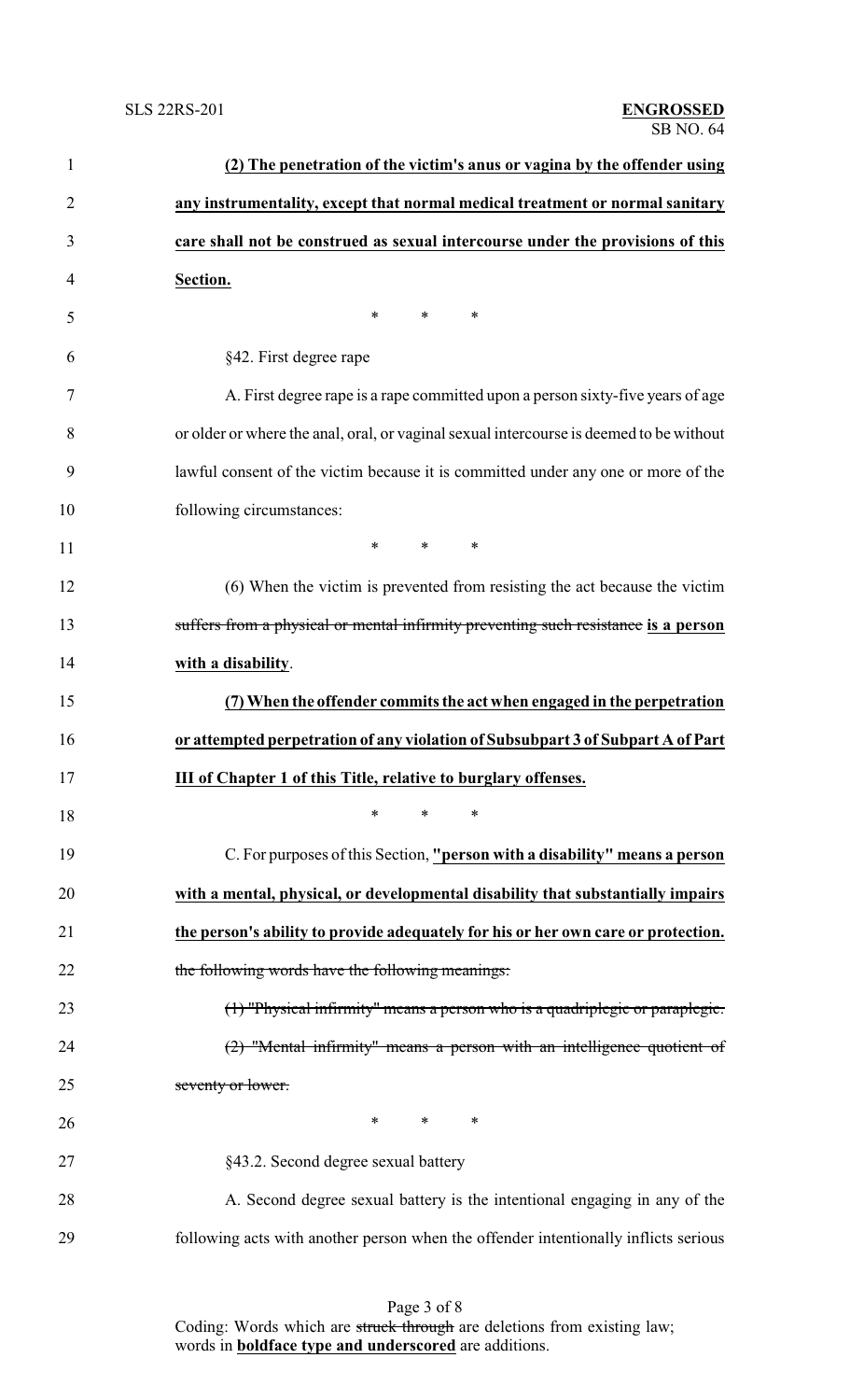| 1              | bodily injury on the victim:                                                            |
|----------------|-----------------------------------------------------------------------------------------|
| $\overline{2}$ | (1) The touching of the anus or genitals of the victim by the offender using            |
| 3              | any instrumentality or any part of the body of the offender, directly or through        |
| 4              | clothing; or                                                                            |
| 5              | (2) The touching of the anus or genitals of the offender by the victim using            |
| 6              | any instrumentality or any part of the body of the victim, directly or through          |
| 7              | clothing.                                                                               |
| 8              | $\ast$<br>$*$<br>∗                                                                      |
| 9              | §43.3. Oral sexual battery                                                              |
| 10             | A. Oral sexual battery is the intentional touching of the anus or genitals of the       |
| 11             | victim by the offender using the mouth or tongue of the offender, or the touching of    |
| 12             | the anus or genitals of the offender by the victim using the mouth or tongue of the     |
| 13             | victim, when any of the following occur:                                                |
| 14             | (1) The victim, who is not the spouse of the offender, is under the age of              |
| 15             | fifteen years and is at least three years younger than the offender.                    |
| 16             | *<br>∗<br>∗                                                                             |
| 17             | §44.1. Second degree kidnapping                                                         |
| 18             | A. Second degree kidnapping is the doing of any of the acts listed in                   |
| 19             | Subsection B of this Section wherein the victim is any of the following:                |
| 20             | *<br>$\ast$<br>∗                                                                        |
| 21             | (3) Physically injured or sexually abused. For the purpose of this                      |
| 22             | Paragraph, "sexually abused" means that the victim was subjected to any sex             |
| 23             | offense as defined in R.S. 15:541.                                                      |
| 24             | $\ast$<br>∗<br>$\ast$                                                                   |
| 25             | §44.2. Aggravated kidnapping of a child                                                 |
| 26             | $\ast$<br>$\ast$<br>∗                                                                   |
| 27             | $\ast$<br>∗<br>$\ast$<br><b>B.</b>                                                      |
| 28             | (2) Notwithstanding the provisions of Paragraph (1) of this Subsection, if the          |
| 29             | child is returned not physically injured or sexually abused, then the offender shall be |

Page 4 of 8 Coding: Words which are struck through are deletions from existing law; words in **boldface type and underscored** are additions.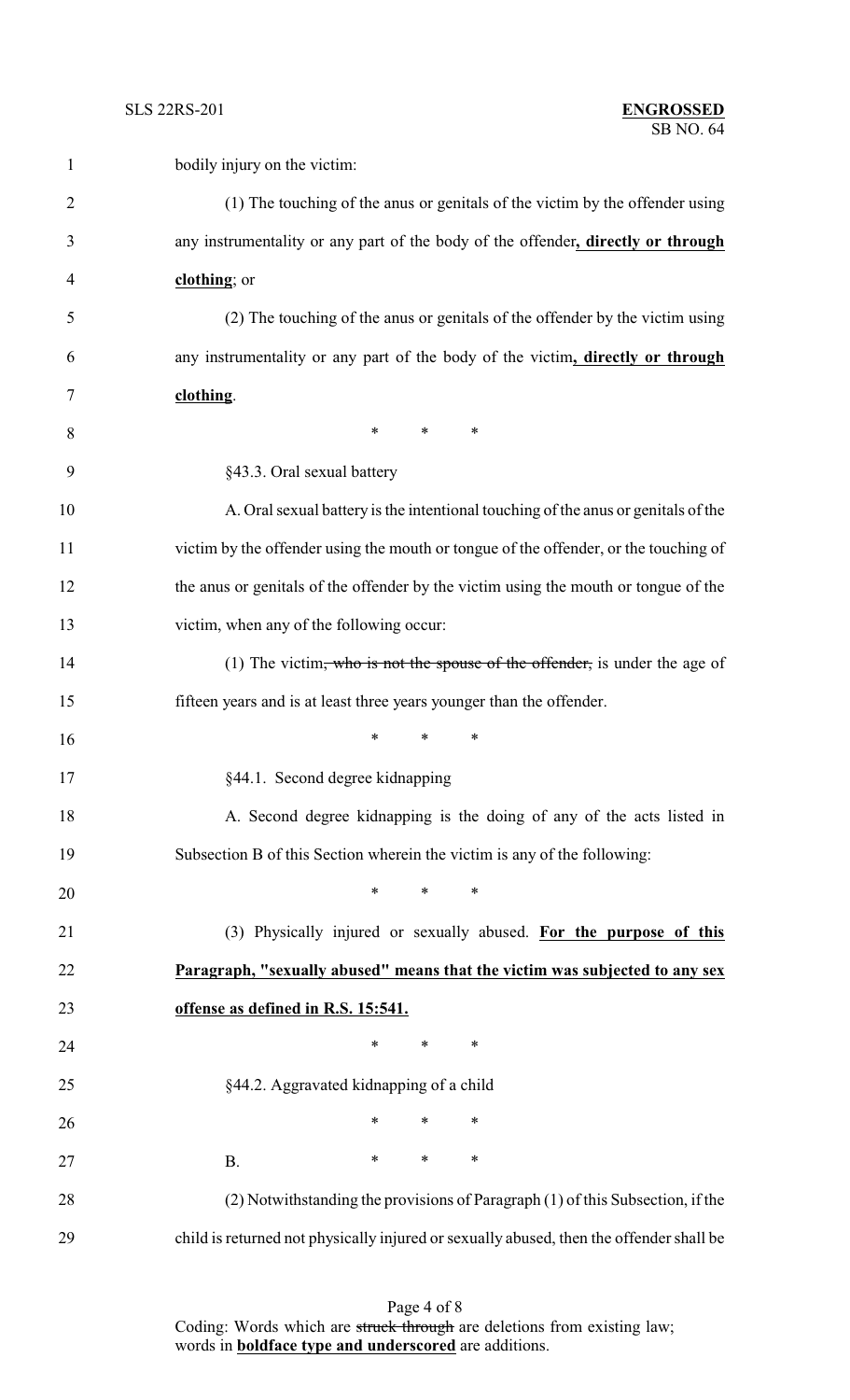| $\mathbf{1}$   | punished in accordance with the provisions of R.S. 14:44.1. For the purposes of this   |
|----------------|----------------------------------------------------------------------------------------|
| $\overline{2}$ | Paragraph, "sexually abused" means that the child was subjected to any sex             |
| 3              | offense as defined in R.S. 15:541.                                                     |
| 4              | $\ast$<br>$\ast$<br>∗                                                                  |
| 5              | §93.5. Sexual battery of persons with infirmities                                      |
| 6              | A. Sexual battery of persons with infirmities is the intentional engaging in           |
| 7              | any of the sexual acts listed in Subsection B of this Section with another person, who |
| 8              | is not the spouse of the offender, when:                                               |
| 9              | $\ast$<br>$\ast$<br>$\ast$                                                             |
| 10             | B. For purposes of this Section, "sexual acts" mean either of the following:           |
| 11             | (1) The touching of the anus or genitals of the victim by the offender using           |
| 12             | any instrumentality or any part of the body of the offender, directly or through       |
| 13             | clothing.                                                                              |
| 14             | (2) The touching of the anus or genitals of the offender by the victim using           |
| 15             | any instrumentality or any part of the body of the victim, directly or through         |
| 16             | clothing.                                                                              |
| 17             | $*$ and $*$<br>$*$ and $*$<br>∗                                                        |
| 18             | Section 2. Code of Criminal Procedure Art. 814(A)(12) is hereby amended and            |
| 19             | reenacted and (69) and (70) are hereby enacted to read as follows:                     |
| 20             | Art. 814. Responsive verdicts; in particular                                           |
| 21             | A. The only responsive verdicts which may be rendered when the indictment              |
| 22             | charges the following offenses are:                                                    |
| 23             | $\ast$<br>∗<br>∗                                                                       |
| 24             | 12. First degree rape (formerly titled aggravated rape) of a child under the age       |
| 25             | of thirteen:                                                                           |
| 26             | Guilty.                                                                                |
| 27             | Guilty of attempted first degree rape.                                                 |
| 28             | Guilty of second degree rape.                                                          |
| 29             | Guilty of attempted second degree rape.                                                |
|                |                                                                                        |

## Page 5 of 8 Coding: Words which are struck through are deletions from existing law; words in **boldface type and underscored** are additions.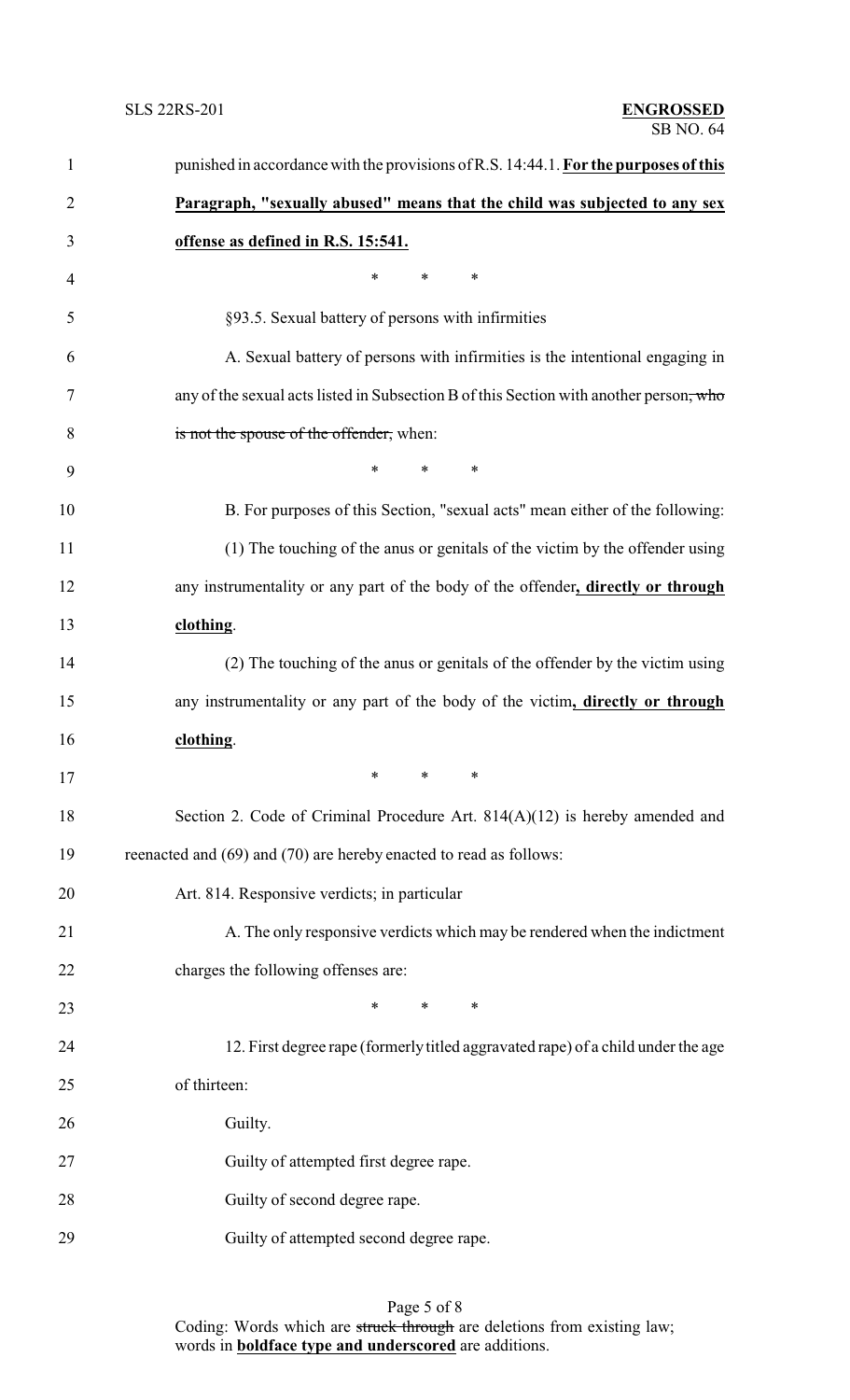| $\mathbf{1}$   | Guilty of third degree rape.                                                 |
|----------------|------------------------------------------------------------------------------|
| $\overline{2}$ | Guilty of attempted third degree rape.                                       |
| 3              | Guilty of sexual battery of a child under the age of thirteen.               |
| 4              | Guilty of attempted sexual battery of a child under the age of thirteen.     |
| 5              | Guilty of sexual battery.                                                    |
| 6              | Guilty of attempted sexual battery.                                          |
| 7              | Guilty of molestation of a juvenile or a person with a physical or mental    |
| 8              | disability with a victim under the age of thirteen.                          |
| 9              | Guilty of attempted molestation of a juvenile or a person with a physical    |
| 10             | or mental disability with a victim under the age of thirteen.                |
| 11             | Guilty of molestation of a juvenile or a person with a physical or mental    |
| 12             | disability.                                                                  |
| 13             | Guilty of attempted molestation of a juvenile or a person with a physical or |
| 14             | mental disability.                                                           |
| 15             | Guilty of indecent behavior with a juvenile with a victim under the age      |
| 16             | of thirteen.                                                                 |
| 17             | Guilty of attempted indecent behavior with a juvenile with a victim          |
| 18             | under the age of thirteen.                                                   |
| 19             | Guilty of indecent behavior with a juvenile.                                 |
| 20             | Guilty of attempted indecent behavior with a juvenile.                       |
| 21             | Not guilty.                                                                  |
| 22             | $*$ $*$<br>$\ast$<br>∗                                                       |
| 23             | 69. Second Degree Kidnapping When Victim is Sexually Abused:                 |
| 24             | Guilty.                                                                      |
| 25             | Guilty of attempted second degree kidnapping.                                |
| 26             | Guilty of any predicate sex offense or offenses alleged in the indictment    |
| 27             | or bill of information.                                                      |
| 28             | Not guilty.                                                                  |
| 29             | 70. Aggravated Kidnapping of a Child When Victim is Sexually Abused:         |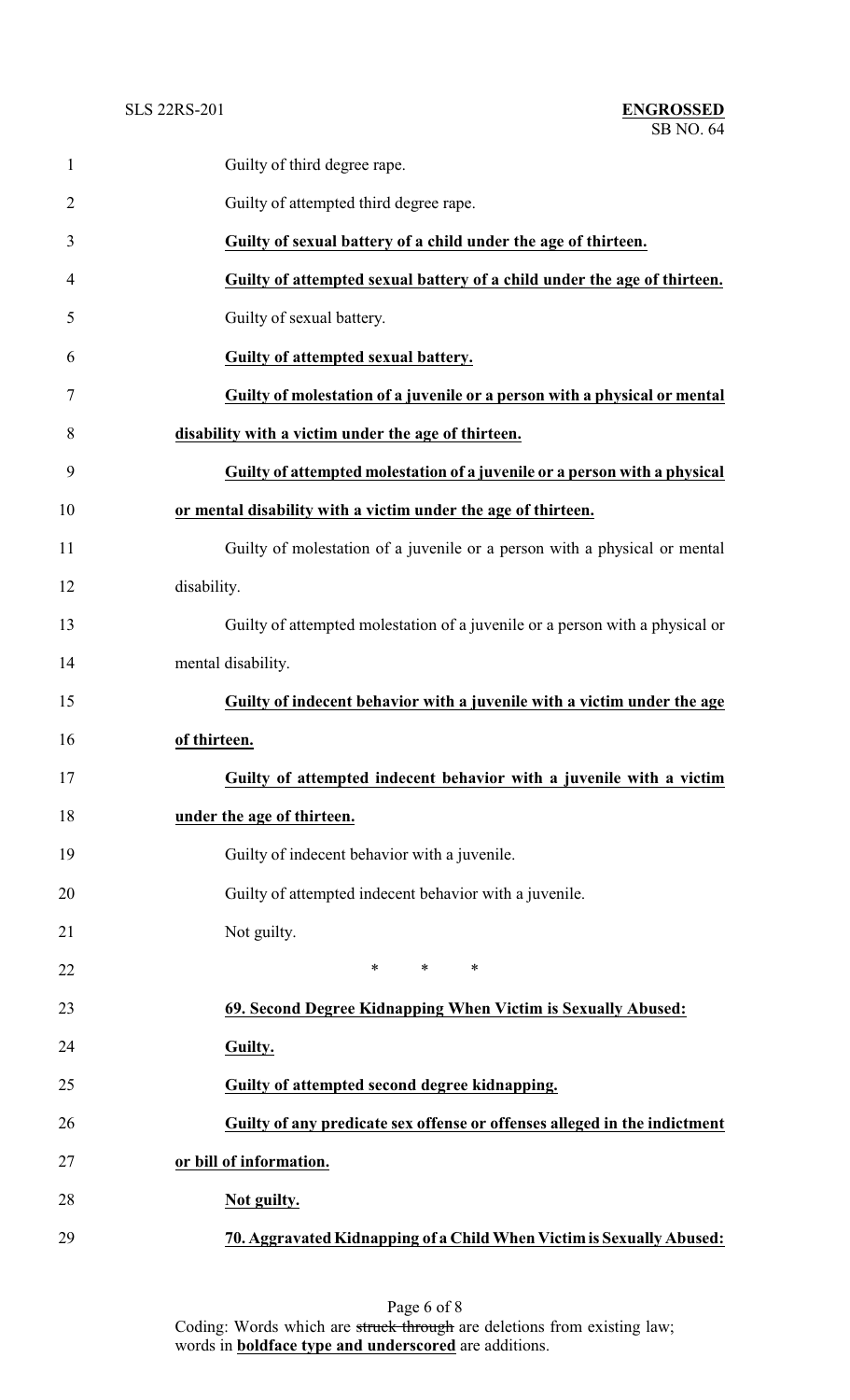| $\mathbf{1}$   | Guilty.                                                                                |
|----------------|----------------------------------------------------------------------------------------|
| $\overline{2}$ | Guilty of attempted aggravated kidnapping of a child.                                  |
| 3              | Guilty of any predicate sex offense or offenses alleged in the indictment.             |
| 4              | Not guilty.                                                                            |
| 5              | $\ast$<br>$*$ $*$<br>∗                                                                 |
| 6              | Section 3. Code of Evidence Art. 412.1 is hereby amended and reenacted to read as      |
| 7              | follows:                                                                               |
| 8              | Art. 412.1. Victim's attire in sexual assault cases                                    |
| 9              | A. When an accused is charged with a crime involving sexually assaultive               |
| 10             | behavior or with acts that constitute a sex offense involving a victim who was         |
| 11             | under the age of seventeen at the time of the offense, the crime of aggravated or      |
| 12             | first degree rape, forcible or second degree rape, simple or third degree rape, sexual |
| 13             | battery, or second degree sexual battery, the manner and style of the victim's attire  |
| 14             | shall not be admissible as evidence that the victim encouraged or consented to the     |
| 15             | offense; however, items of clothing or parts thereof may be introduced in order to     |
| 16             | establish the presence or absence of the elements of the offense and the proof of its  |
| 17             | occurrence.                                                                            |
| 18             | B. The rules of admissibility of evidence provided by this Article shall also          |
| 19             | apply to civil actions brought by the victim which are alleged to arise from the       |
| 20             | crimes of aggravated or first degree rape, forcible or second degree rape, simple or   |
| 21             | third degree rape, sexual battery, or second degree sexual battery any crime           |
| 22             | referenced in Paragraph A of this Article committed by the defendant, whether          |
| 23             | or not convicted of such crimes.                                                       |
|                |                                                                                        |

The original instrument and the following digest, which constitutes no part of the legislative instrument, were prepared by Whitney Kauffeld.

|                 | <b>DIGEST</b>        |         |
|-----------------|----------------------|---------|
| SB 64 Engrossed | 2022 Regular Session | Connick |

Present law provides for a nonexhaustive list of crimes of violence, the definition of rape, and the crimes of first degree/aggravated rape, second degree sexual battery, oral sexual battery, second degree kidnapping, aggravated kidnapping of a child, and sexual battery of persons with infirmities.

Page 7 of 8 Coding: Words which are struck through are deletions from existing law; words in **boldface type and underscored** are additions.